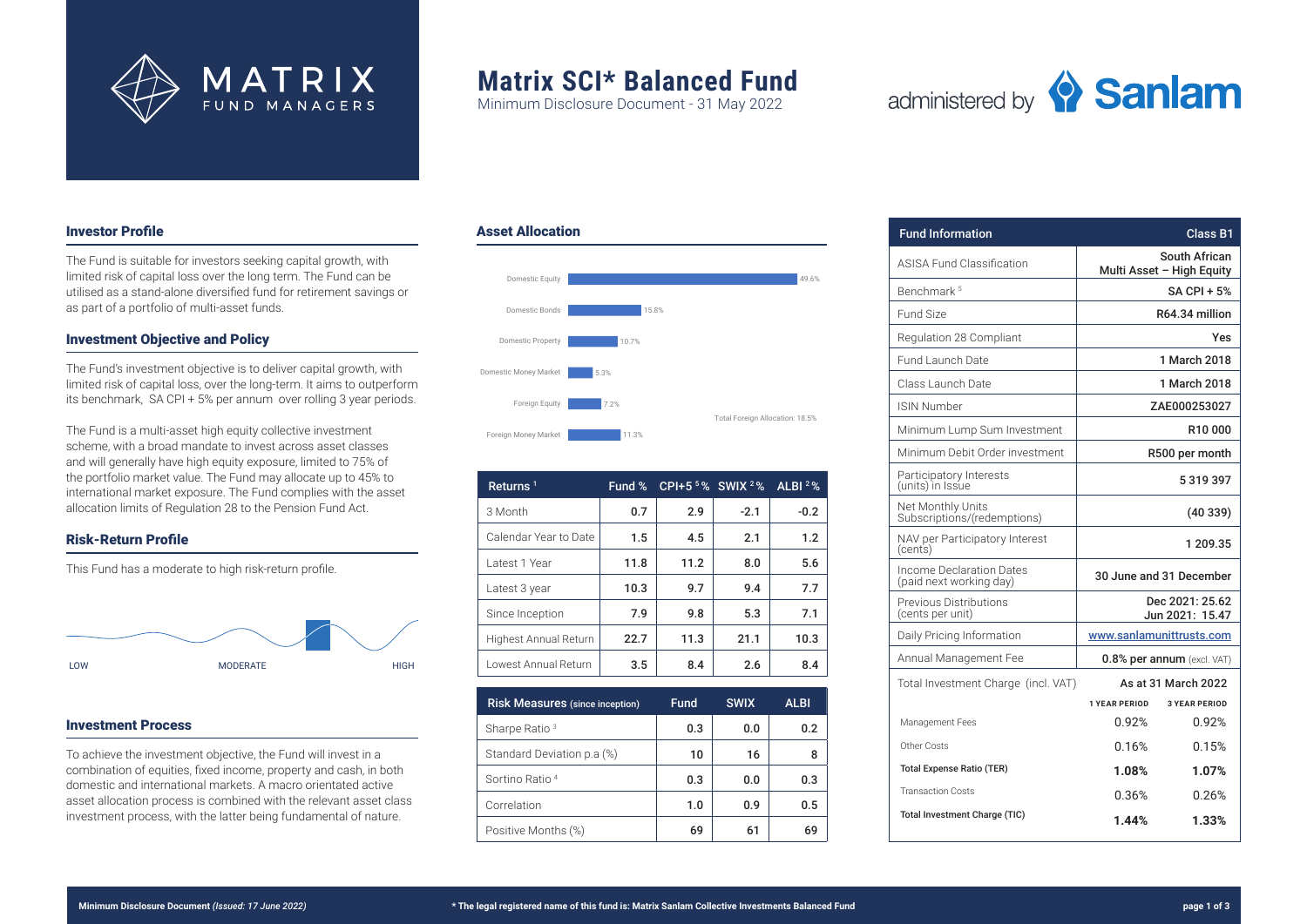

# **Matrix SCI\* Balanced Fund**

Minimum Disclosure Document - 31 May 2022

# administered by **Sanlam**

# Top 10 Holdings excluding cash (%)

| R2032 8.25% 310332             | 9.3 |
|--------------------------------|-----|
| Vukile Property Fund           | 5.0 |
| Growthpoint Properties LTD     | 4.8 |
| R2035 8.875% 280235            | 4.7 |
| FirstRand Limited              | 4.2 |
| Vanguard FTSE Europe ETF       | 4.1 |
| Anglo American                 | 3.6 |
| Vanguard Total World Stock ETF | 3.1 |
| Standard Bank Group            | 3.0 |
| Sasol                          | 2.7 |

# SA Equity Sector Allocation



### Investment Manager Commentary

*Disclosure: Any forecasts or market commentary, whether express or implied, are not guaranteed to occur and may change without notification at any time after publication.* 

The one thing markets do not like is uncertainty, or to be more precise, elevated uncertainty. The future is unknowable, after all, so market pricing must always reflect a degree of uncertainty, and hence, a probability weighted average of potential outcomes.

Uncertainty is exceptionally high at present.

The much anticipated balance sheet run-off was confirmed in the May FOMC meeting, but it had only a muted impact as the 10-year US Treasury yield only briefly traded above 3.0%. The resoluteness on the part of the Fed has dampened inflation concerns, as priced by breakeven inflation. However, US consumers are becoming increasingly worried about prices based on the decline in confidence and durable goods demand. To be sure, retailers in the US are sitting with ample inventory, which usually ends up being disinflationary, as they need to clear stocks.

#### But we are not there yet.

With the war in Ukraine intensifying and lasting far longer than anyone expected, the peak in inflation remains a moving target. This has prompted many central banks to turn even more hawkish, with even the SARB MPC's doves donning hawkish feathers in May to deliver a nearconsensus 50bp increase.

The fact that the SARB has remained prudent, even throughout the pandemic, has set it apart from most of the other central banks. Money supply growth never ran away, which anchored the currency and inflation. Granted, the MPC did allow real rates to turn negative, but the differential to the US remains well-above the longer run average.

This policy prudence, alongside a bit of luck from the commodity windfall, has halted the negative trajectory in SA's sovereign credit rating. Following Moody's decision to move the outlook from negative to stable, S&P has become outright optimistic, change its outlook from stable to positive. While the journey to get back to investment grade is usually a long one, these developments should be a short-term anchor as the liquidity tide turns.

#### Market developments

During May, inflation-linked bonds (2.0%) and fixed-rate bonds (1.0%) outperformed the other asset classes. Equities (0.5%) only marginally beat cash (0.4%), while listed property was flat for the month. The modest recovery in the rand (1.3%) would have been negative for offshore returns.

The DXY dollar index lost 1.2% in May due to marginally less hawkish monetary policy guidance and downside surprises in activity data. While the Fed followed through with a 50bp hike at the May FOMC meeting, it signalled that 75bp increments were unlikely at that stage. Even though this weighed on the greenback, the dollar was still up by 6.4% by the end of May.

After depreciating sharply between mid-April and mid-May, the stabilisation in the Chinese yuan and modest stimulus from China's authorities allowed the rand to recover by 1.3%. This brought USD/ZAR to 15.59 by month-end, which is broadly in line with our 15.00 – 16.00 fairvalue range.

US yields faced a tug of war between elevated CPI inflation and slowing growth momentum. Nominal yields fell as the curve steepened marginally, while TIPS yields rose to flatten the real yield curve. The net effect was a sharp decline in breakeven inflation. Hawkish Fed rhetoric and the pending start of the balance sheet run-off likely contained the market's inflation concerns. SA's market recovered modestly, with a 10bp rally in the benchmark yield. At 10.25%, SA's yields are trading modestly cheap on a long-term fair value, but tactically neutral given global inflation risks and uncertainty around the impact of quantitative tightening. The spread of 740bp over USTs is wider to the previous period of QT and suggests that there is ample risk premium embedded in the SA curve.

Equity markets remained under pressure in May, with a modest but temporary rebound

towards the end of the month. Hawkish central bank rhetoric and high food and transport inflation are weighing on consumer sentiment, driving recession risks higher. The S&P500 was flat in May, while the Eurostoxx declined by a modest 0.7%. The MSCI All World Index ticked 0.1% higher, but marginally underperformed the 0.4% gain in the MSCI Emerging Market Index. Elevated commodity prices and stabilising risk appetite boosted commodity exporters, with Chile (18.4%), Colombia (13.4%), and Brazil (8.4%) outperforming. Receding political risks may have contributed to stronger markets in this region. Hungary (-13.7%), Turkey (-6.6%), and India (-5.8%) underperformed on the back of worsening terms of trade amid the ongoing war in Ukraine.

The MSCI South Africa Index rose by 1.1%, which largely reflects the appreciation in the rand. The ALSI fell by 0.4%, while the SWIX rose by 0.6%.

The underlying sector performance was skewed to the downside, as only technology (5.5%) and financials (3.0%) printed in the black, benefiting from China's reopening and support in the former and local earnings resilience and rate hikes in the latter. Consumer discretionary (-6.7%) and health care (-4.6%) were the clear laggards amid the trade-off between ongoing reopening and a muted Covid wave and growing consumer strain amid high fuel and food prices. Consumer staples (-1.2%), industrials (-0.6%), and telco's (-0.3%) also printed in the red in May.

### Portfolio performance and positioning

The fund's return (0.8%) in May was driven by domestic bonds (0.7%), domestic equity (0.2%), and domestic property (0.2%). While domestic cash and offshore equity were neutral, offshore cash (-0.3%) detracted from performance due to the recovery in the rand.

Our overarching asset class views were unchanged, but the sell-off in equities provided opportunity to increase our allocation, which was funded out of cash. SA equities cheapened further, with the MSCI SA Index trading at a near 30% discount to EM and its own historical rating. Sectors with high quality earnings – such as banks – are trading on sub-10 multiples, while basic materials are not discounting sustained higher commodity prices. The renewed impetus to the recovery from elevated commodity prices, alongside the rebound in tourism and upside to infrastructure spend, should underpin earnings growth. While we think the market is attractively valued, we are marginally underweight local equities given elevated uncertainty attributed to the Fed's tightening and potential downside risks to global growth and commodity prices. Some of this downside risk should be mitigated by our overweight allocation to offshore cash, largely via optionality.

With the economy almost fully normalised, outside of the tourism sector, the downside risk to listed property has continues to dissipate. As such, we have maintained an overweight allocation to the sector.

Developed market equities de-rated further amid growing recession rhetoric, but it may be too early to call the bottom given ongoing policy tightening. The Russia/Ukraine war has underpinned agricultural and energy prices, which will further erode consumption power. It is not obvious that developed market earnings expectations are negative enough to justify substantial upside. We remain underweight offshore equities.

The fund remains neutral duration given elevated real yields and curtailed return distribution. The money market curve continued to steepen amid elevated global inflation, hawkish central bank action, and domestic policy expectations. The 3-m/12-m spread reached a record high of 236bp before the May MPC meeting, where the SARB delivered the much-anticipated 50bp rate hike. The 1-year NCD yield adjusted for inflation is now in positive territory on both a spot basis and on a forward basis, even when accounting for upside risks relative to the consensus inflation forecast. Even so, real returns fall short versus other asset classes and the fund's objective, leaving us neutral, at best, on the asset class.